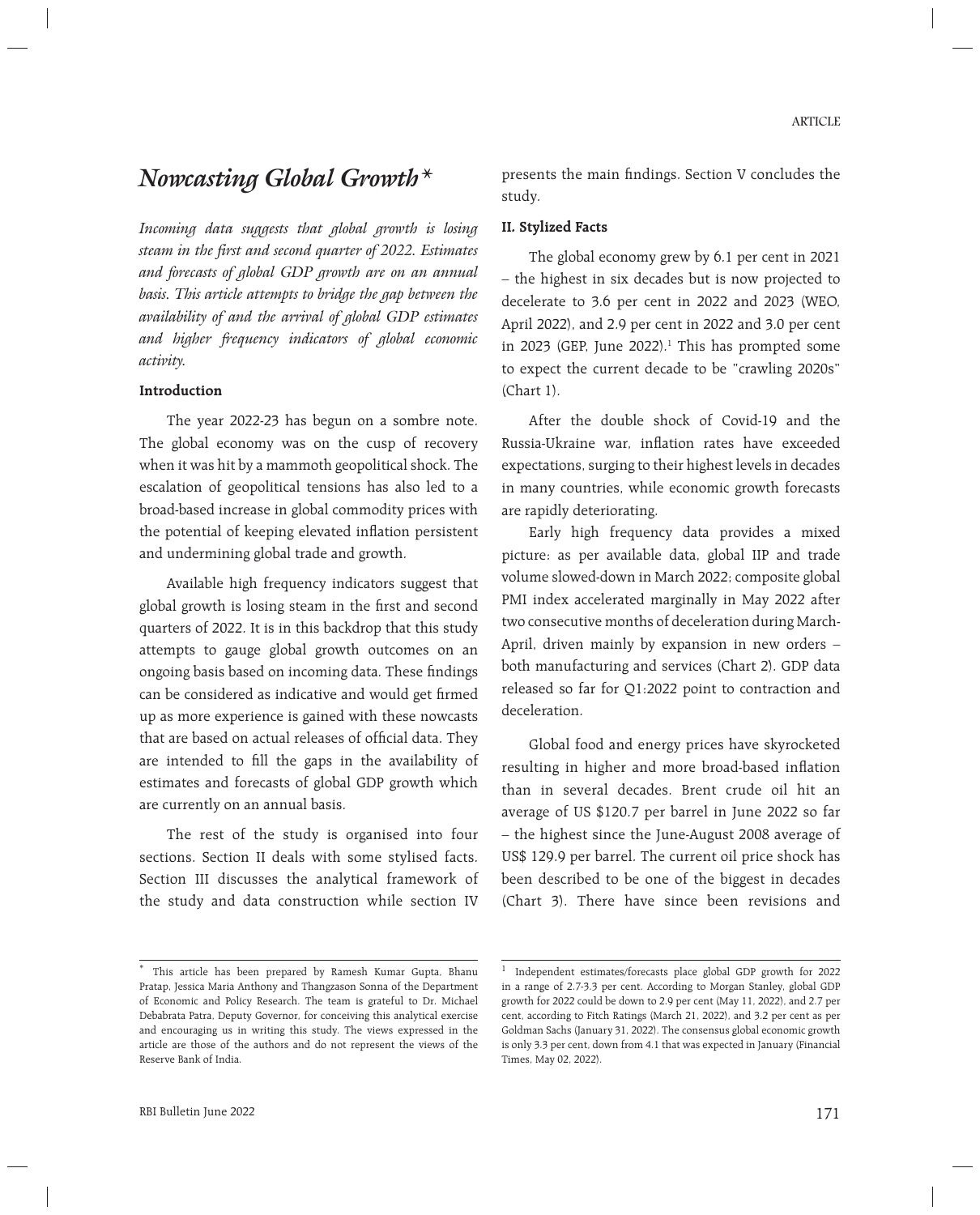

projections of oil prices - Environmental Investigation Agency (EIA): US \$105.22 per barrel for 2022; Goldman Sachs: US \$135 per barrel for 2022; Morgan Stanley: US \$115 per barrel in Q2 and US \$150 per barrel for the rest of 2022.

 Meanwhile, global food prices – measured by both the Food and Agriculture Organisation (FAO) and the International Monetary Fund (IMF) were at an all-time high in April 2022 and expected to remain elevated due to supply disruptions (Chart 4: a-b).

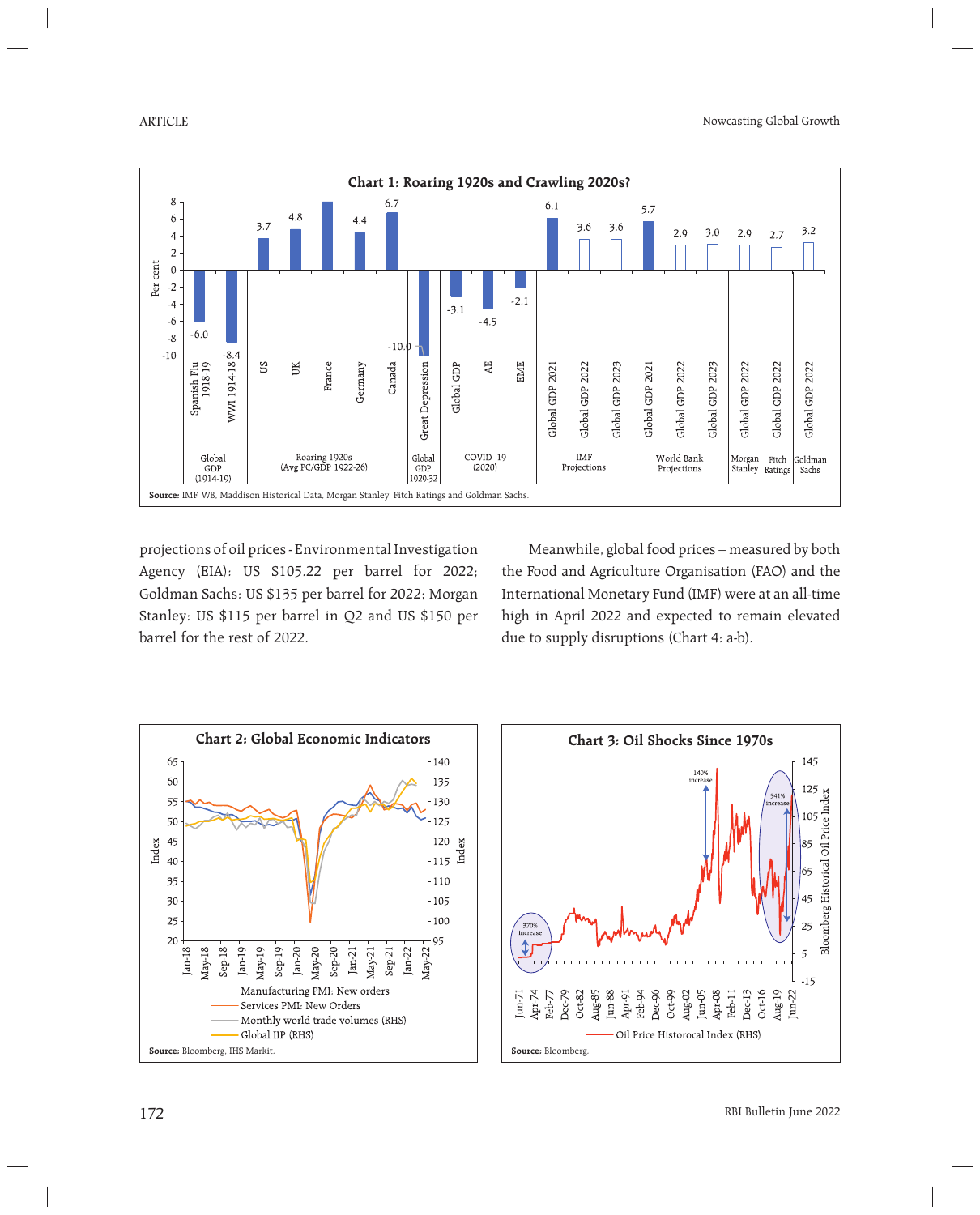

 In this uncertain environment, high correlation between India's GDP growth and those of major economies suggests that business cycles across

countries have become highly synchronised (Chart 5; Annex Table 1).

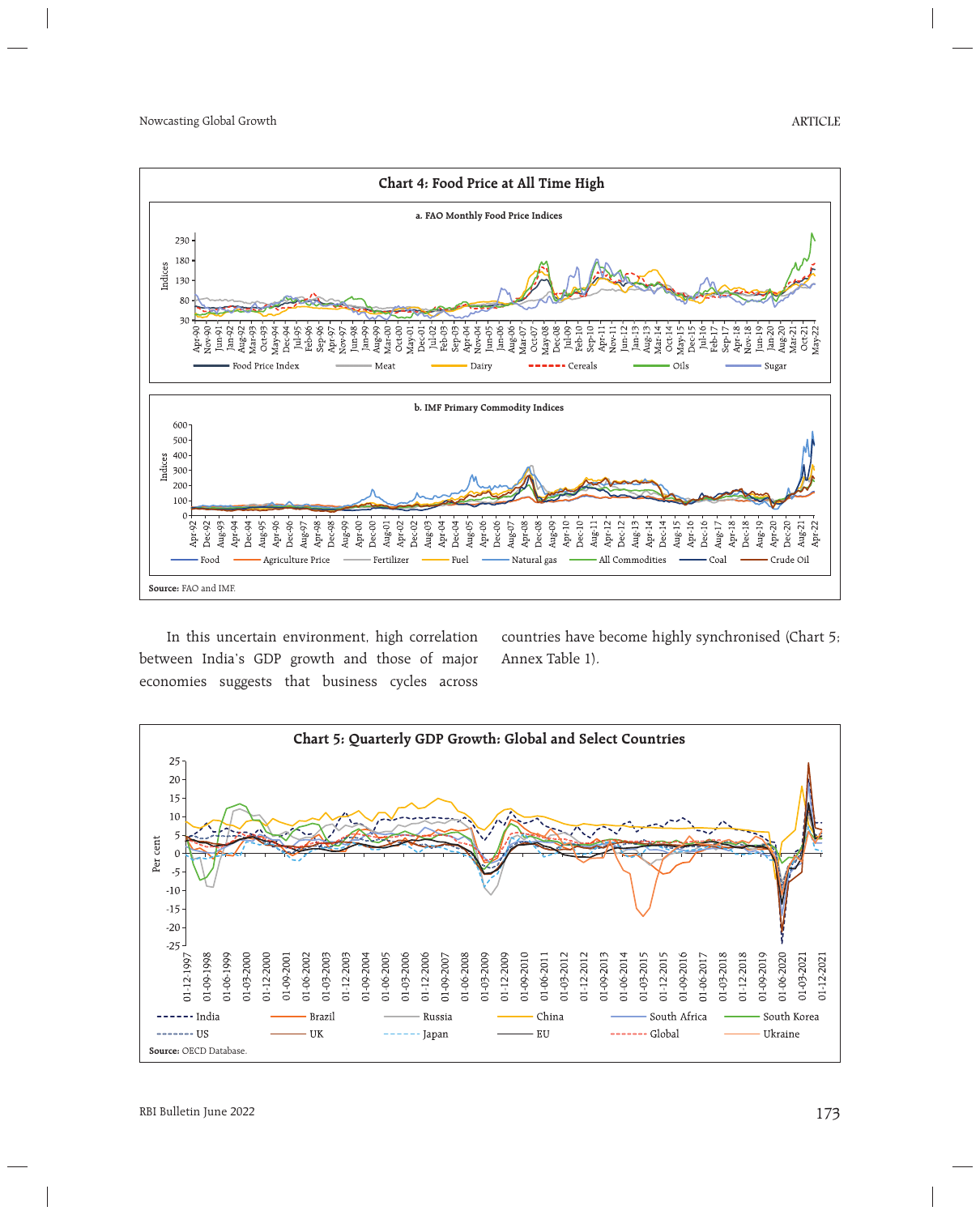## **III. Analytical Framework**

 As stated earlier, this study aims to nowcast global GDP growth for Q1:2022 and Q2:2022 to test the waters for the possibility of generating these nowcasts on a regular basis. Two approaches have been adopted in the exercise. In the first, the dataset on global GDP, compiled by the Organization for Economic Co-operation and Development (OECD), covering 48 countries (both OECD and non-OECD members) comprising more than 80 per cent of the global GDP in purchasing power parity terms (PPP) at 2015 prices is used. The latest update covers data till Q4:2021. So far, GDP data for Q1:2022 have been released by 35 countries accounting for 61 per cent of global GDP. For the purpose of these nowcasts, 35 countries are considered as representative of global GDP.

 In the second exercise (Annex Box 1), several candidate indicators such as global index of industrial production (IIP), trade volume and purchasing managers index (PMI) that are known to be highly correlated with global GDP are tested for their ability to predict global GDP growth. In an autoregressive integrated moving average (ARIMA) framework with exogeneous regressors, global IIP emerges as the strongest predictor of global GDP growth. The data on global GDP from Q1:2012 to Q4:2021 is computed by aggregating real GDP for 69 countries currently available in the CEIC database. The data for global IIP is available till March 2022.

 Two alternate scenarios are considered for the forecasting exercise. Under the baseline scenario, global IIP during April-June 2022 is assumed to grow at the same year-on-year rate as during the previous six months. The alternative scenario assumes a much slower growth rate of 2.0 per cent for April-June 2022 to capture risks to the global economy (Chart 6).

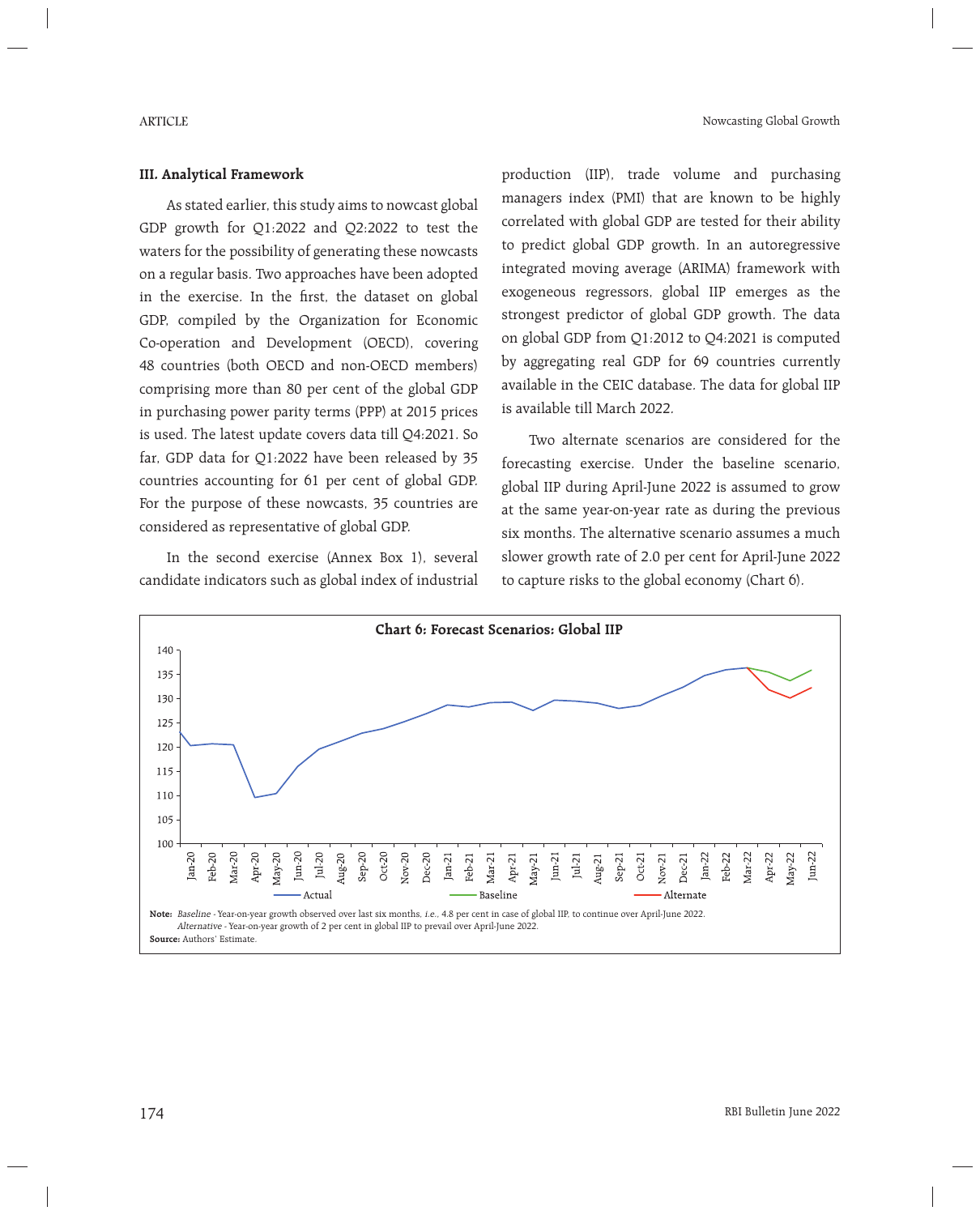

#### **IV. Empirical Results**

 As it emerges, extension of OECD database to Q1:2022 using Q1:2022 GDP growth rates for 35 countries indicates that the momentum of global GDP growth during Q1:2022 has lost steam sequentially and annually, possibly entering contractionary zone (Chart 7: a-b).

 As regards the model-based forecasts of global GDP for Q1:2022 and Q2:2022, global GDP growth momentum seems to have decelerated in Q1:2022 and is likely to contract in Q2: 2022. The decline is expected to be much sharper under the alternative scenario (Chart 8: a-b; Annex Box 1).

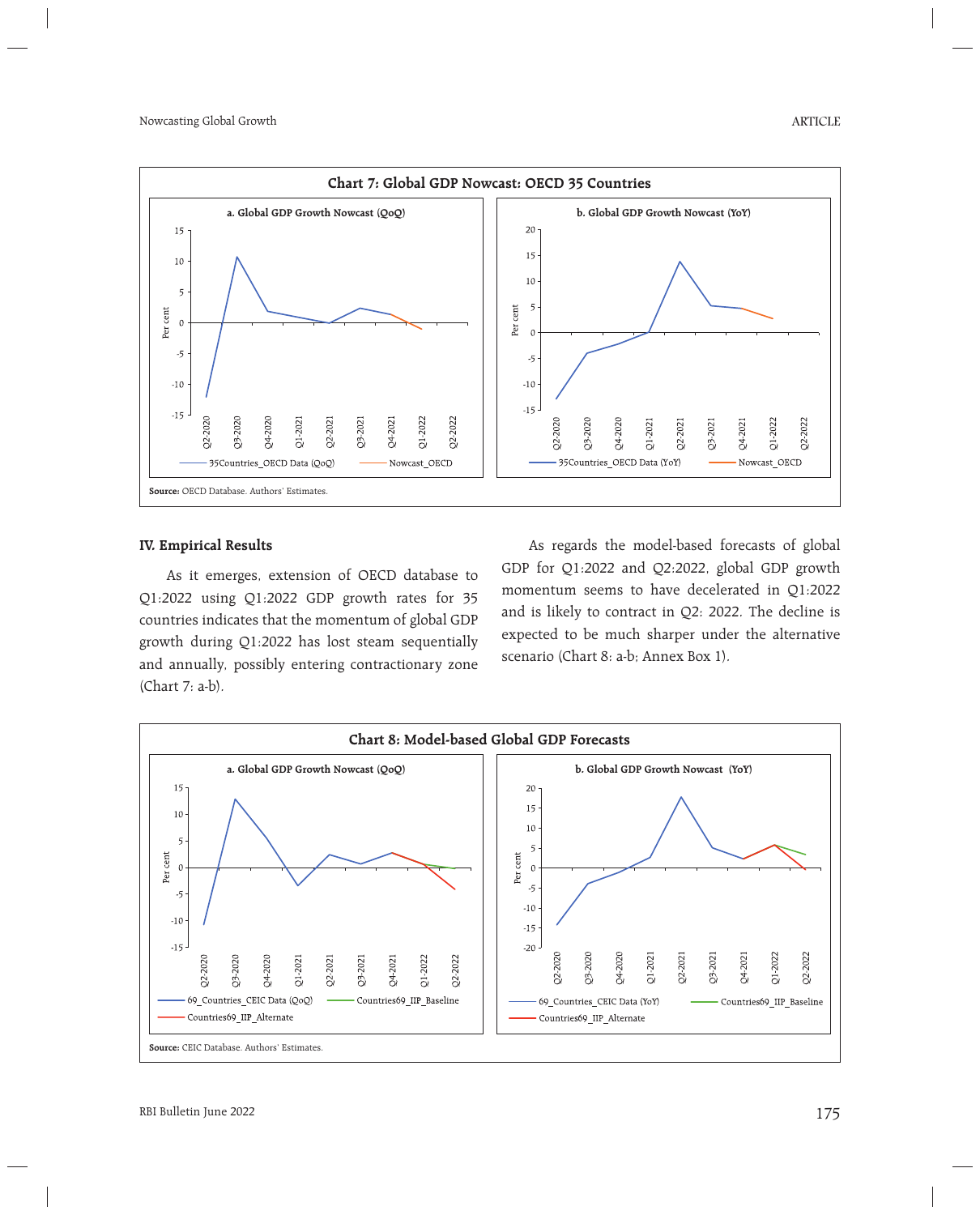## **V. Conclusions**

 Global growth has lost momentum over the first half of 2022 as evident from incoming data. The outlook is fluid and uncertain. In this highly uncertain environment, our endeavour will be to track global GDP and subsequently inflation on as contemporaneous basis as possible so as to keep all stakeholders forewarned and forearmed.

## **References**

Global Economic Prospects (GEP, June 2022). World Bank.

Monetary Policy Report (RBI April 2022). Reserve Bank of India.

Reuters (2022, May 11). Morgan Stanley warns 2022 Global Economic Growth to be less than half of <sup>2021</sup>. Available at: https://www.reuters.com/world/ morgan-stanley-warns-2022-global-economic-growthbe-less-than-half-2021-2022-05-11/

Romei, V. & Smith, A. (2022, May 02). The Global Stagflation Shock of 2022: How Bad Could it Get? Financial Times, Available at: https://www.ft.com/content/d490ef4e-3187-471e-84ff-9c065871a1a5

World Economic Outlook (WEO, April 2022), "War Set Back Global Recovery", International Monetary Fund.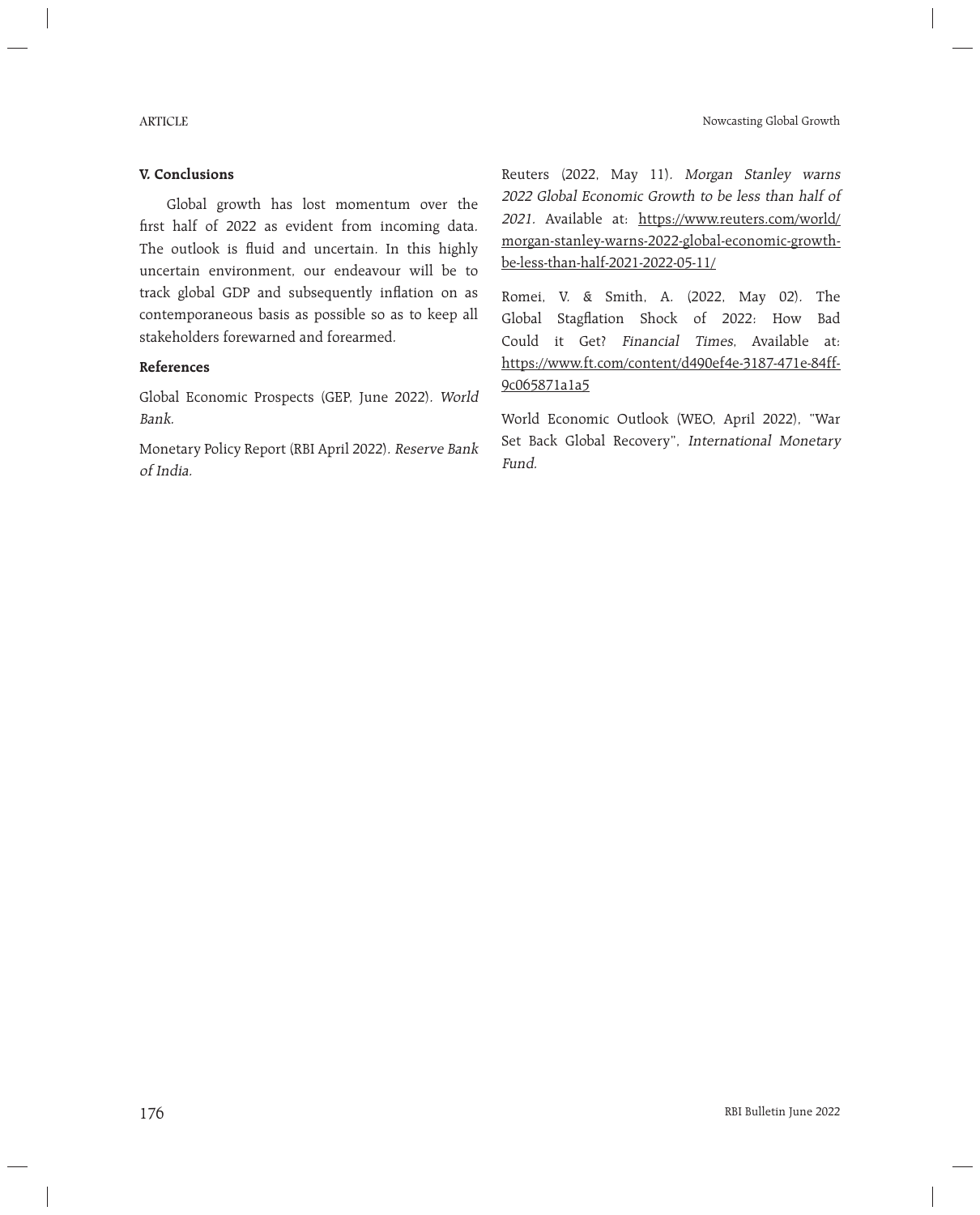## **Annexure**

## **Annex Table 1: Global Business Cycle Synchronised**

| Correlation<br>t-Statistic<br>Probability | Brazil                         | China                          | EU                             | France                         | Germany                        | India                          | Japan                          | Russia                         | South<br>Africa                | South<br>Korea                 | <b>UK</b>                      | US                |
|-------------------------------------------|--------------------------------|--------------------------------|--------------------------------|--------------------------------|--------------------------------|--------------------------------|--------------------------------|--------------------------------|--------------------------------|--------------------------------|--------------------------------|-------------------|
| <b>Brazil</b>                             | 1.000000<br>-----              |                                |                                |                                |                                |                                |                                |                                |                                |                                |                                |                   |
| China                                     | 0.497090<br>5.613086<br>0.0000 | 1.000000<br>-----<br>-----     |                                |                                |                                |                                |                                |                                |                                |                                |                                |                   |
| EU                                        | 0.544231<br>6.356102<br>0.0000 | 0.249360<br>2.522920<br>0.0133 | 1.000000<br>-----              |                                |                                |                                |                                |                                |                                |                                |                                |                   |
| France                                    | 0.584671<br>7.061255<br>0.0000 | 0.299770<br>3.078720<br>0.0027 | 0.947656<br>29.08027<br>0.0000 | 1.000000                       |                                |                                |                                |                                |                                |                                |                                |                   |
| Germany                                   | 0.553643<br>6.514017<br>0.0000 | 0.216334<br>2.171043<br>0.0324 | 0.892030<br>19.33747<br>0.0000 | 0.796970<br>12.92789<br>0.0000 | 1.000000<br>-----              |                                |                                |                                |                                |                                |                                |                   |
| India                                     | 0.518318<br>5.938407<br>0.0000 | 0.362708<br>3.813487<br>0.0002 | 0.708751<br>9.843697<br>0.0000 | 0.736044<br>10.65351<br>0.0000 | 0.640190<br>8.165082<br>0.0000 | 1.000000                       |                                |                                |                                |                                |                                |                   |
| Japan                                     | 0.579368<br>6.964616<br>0.0000 | 0.274057<br>2.792097<br>0.0063 | 0.747261<br>11.01776<br>0.0000 | 0.682808<br>9.157064<br>0.0000 | 0.767948<br>11.74736<br>0.0000 | 0.586956<br>7.103305<br>0.0000 | 1.000000<br>-----<br>-----     |                                |                                |                                |                                |                   |
| Russia                                    | 0.627636<br>7.899164<br>0.0000 | 0.356325<br>3.736519<br>0.0003 | 0.570734<br>6.810127<br>0.0000 | 0.488322<br>5.482703<br>0.0000 | 0.551026<br>6.469759<br>0.0000 | 0.360806<br>3.790481<br>0.0003 | 0.621377<br>7.770437<br>0.0000 | 1.000000<br>-----              |                                |                                |                                |                   |
| South Africa                              | 0.739933<br>10.77753<br>0.0000 | 0.378438<br>4.005851<br>0.0001 | 0.814346<br>13.74779<br>0.0000 | 0.831452<br>14.66270<br>0.0000 | 0.714570<br>10.00812<br>0.0000 | 0.781106<br>12.25697<br>0.0000 | 0.709375<br>9.861128<br>0.0000 | 0.686589<br>9.252746<br>0.0000 | 1.000000                       |                                |                                |                   |
| South Korea                               | 0.425728<br>4.609888<br>0.0000 | 0.275254<br>2.805290<br>0.0061 | 0.433585<br>4.714446<br>0.0000 | 0.369448<br>3.895437<br>0.0002 | 0.423474<br>4.580131<br>0.0000 | 0.254370<br>2.577074<br>0.0115 | 0.490276<br>5.511572<br>0.0000 | 0.705305<br>9.748209<br>0.0000 | 0.465000<br>5.146276<br>0.0000 | 1.000000<br>-----              |                                |                   |
| <b>UK</b>                                 | 0.520931<br>5.979460<br>0.0000 | 0.148332<br>1.469613<br>0.1449 | 0.919973<br>22.99564<br>0.0000 | 0.928858<br>24.56806<br>0.0000 | 0.792646<br>12.73831<br>0.0000 | 0.755726<br>11.30663<br>0.0000 | 0.726769<br>10.36691<br>0.0000 | 0.487598<br>5.472048<br>0.0000 | 0.849164<br>15.75385<br>0.0000 | 0.387007<br>4.112330<br>0.0001 | 1.000000<br>-----<br>-----     |                   |
| US                                        | 0.481672<br>5.385283<br>0.0000 | 0.147455<br>1.460722<br>0.1474 | 0.885833<br>18.70537<br>0.0000 | 0.877897<br>17.96302<br>0.0000 | 0.751477<br>11.16004<br>0.0000 | 0.626659<br>7.878904<br>0.0000 | 0.719967<br>10.16444<br>0.0000 | 0.494236<br>5.570405<br>0.0000 | 0.733476<br>10.57292<br>0.0000 | 0.409412<br>4.396777<br>0.0000 | 0.900533<br>20.29359<br>0.0000 | 1.000000<br>----- |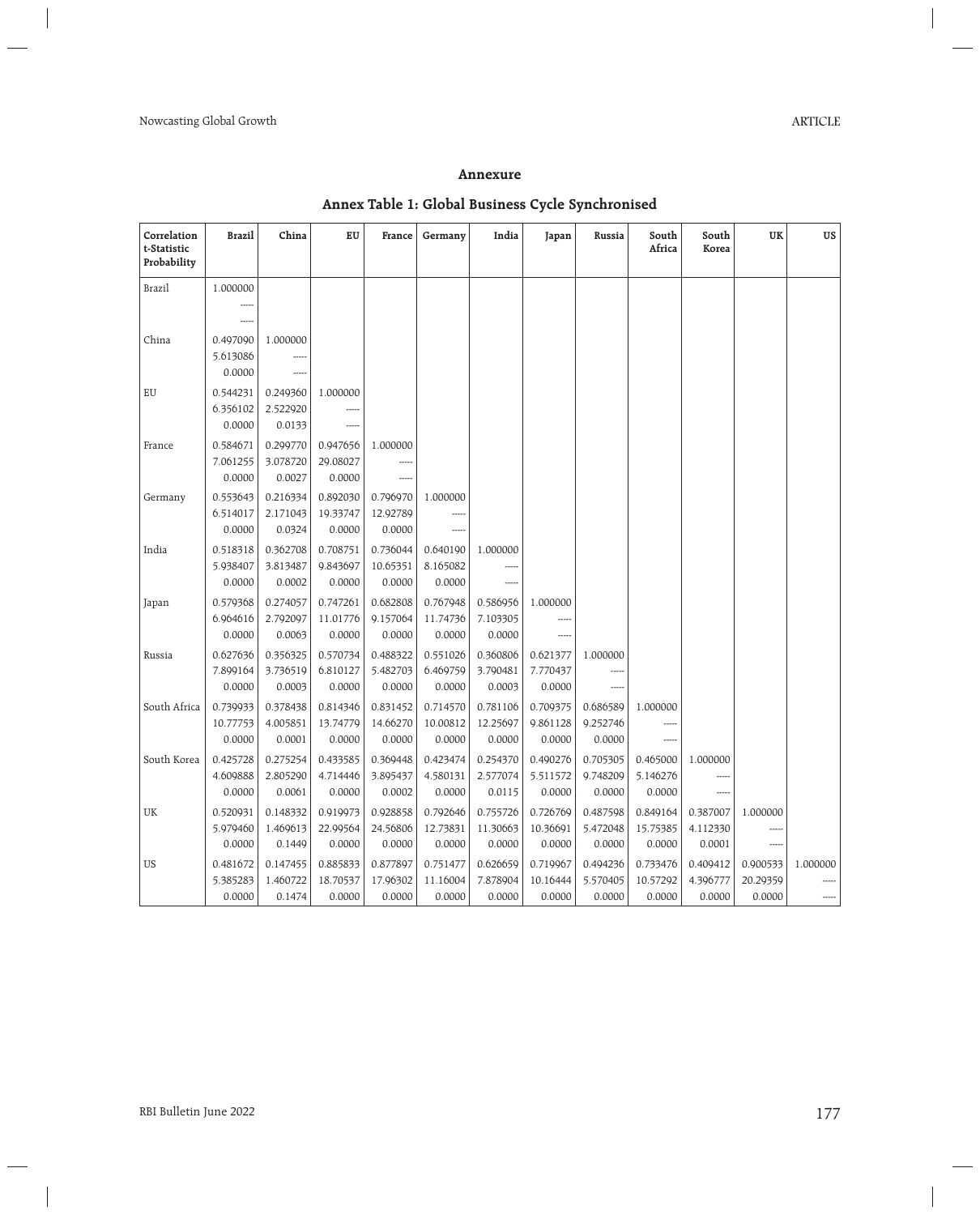## **Annexure Box 1: Model-based Global GDP Forecasts**

In order to forecast global GDP growth, several candidate indicators, such as global index of industrial production (IIP), trade volume and purchasing managers index (PMI), that are known to be highly correlated with global GDP, are analysed for their predictive ability. The data on global GDP was computed by aggregating real GDP (in constant US dollar terms) for 69 countries obtained from the CEIC database. Data on other indicators were obtained from CPB Netherlands, Bloomberg and IHS Markit. Table B1 shows the contemporaneous correlation between global GDP and such indicators. Global GDP was found to be highly correlated with global IIP and global trade volume.

Next, these indicators are subjected to the Granger Causality test in order to assess their ability to forecast global GDP growth. Results are shown below in Table B2. Global IIP and PMI indicators Granger cause global GDP indicating useful forward-looking information contained within these variables.

Taking cognizance of the above results and the slowmoving nature of GDP, the forecasting problem is approached using an autoregressive integrated moving average (ARIMA) framework with exogeneous regressors. In the first step, a baseline model is estimated to forecast global GDP. Since the GDP data was found to be stationary in both QoQ and YoY terms, the model identification was restricted to finding the appropriate AR and MA lag length. Allowing for additional seasonal AR and MA lags in the model, a grid-search method and Akaike information criterion (AIC) was used to identify the appropriate lag

| Table B1: Correlation Between Global GDP and<br>Global Indicators |                         |                         |                         |  |  |
|-------------------------------------------------------------------|-------------------------|-------------------------|-------------------------|--|--|
| S.<br>No.                                                         | Indicators              | Global GDP<br>$QoQ(\%)$ | Global GDP<br>YoY $(%)$ |  |  |
| 1.                                                                | Global IIP $@$          | $0.635***$              | $0.740***$              |  |  |
| 2.                                                                | Global Trade Volume@    | $0.536***$              | $0.771***$              |  |  |
| 3.                                                                | Global PMI - Inputs     | $0.268*$                | $0.690***$              |  |  |
| 4.                                                                | Global PMI - New Orders | $0.414***$              | $0.589***$              |  |  |
| 5.                                                                | Global PMI - Headline   | $0.423***$              | $0.571***$              |  |  |

**Note:** Based on quarterly data sample from 2012Q1 to 2021Q4. \*\*\*, \*\*, \* indicate statistical significance at 1%, 5% and 10% level, respectively.

@ Taken in QoQ (%) or YoY(%) terms depending on target GDP indicator.

| Table B2: Granger Causality Test |                         |                         |                          |  |  |  |
|----------------------------------|-------------------------|-------------------------|--------------------------|--|--|--|
| S.<br>No.                        | Hypothesis              | Global GDP<br>$QoQ(\%)$ | Global GDP<br>YoY $(\%)$ |  |  |  |
| 1.                               | Global IIP $@$          | $4.817***$              | $3.160**$                |  |  |  |
| 2.                               | Global Trade Volume@    | 1.270                   | 1.504                    |  |  |  |
| 3.                               | Global PMI - Inputs     | 1.262                   | 1.078                    |  |  |  |
| 4.                               | Global PMI - New Orders | $2.798**$               | $4.102**$                |  |  |  |
| 5.                               | Global PMI - Headline   | $2.761**$               | $3.877**$                |  |  |  |

**Note:** The above table shows the F-statistic against the hypothesis that "Variable X does not granger cause Global GDP". The granger causality test was conducted considering upto 4 lags and 5 per cent level of significance. Based on quarterly data sample from 2012Q1 to 2021Q4. \*\*\*, \*\*, \* indicate statistical significance at 1%, 5% and 10% level, respectively.

@ Taken in QoQ (per cent) or YoY (per cent) terms depending on target GDP indicator.

length in line with standard practices. The model was estimated over a training sample from 2012Q1:2019Q4.

In the second step, several candidate models were estimated by augmenting the univariate model selected in the first step with global trade, IIP and PMI indicators. Splitting the data into a train and test sample, each such model is estimated over the training sample from 2012Q1:2019Q4 and assessed over the testing sample i.e., from 2020Q1:2021Q4. The forecast accuracy over the test sample is measured using the root mean squared error (RMSE) metric. Based on adjusted R-squared, model AIC criterion and out-of-sample RMSE over a rolling sample, model augmented with global IIP is selected as the final model to forecast global GDP.

Finally, a simple scenario-based forecasting analysis is considered to incorporate the headwinds facing the global economy, viz., ongoing Ukraine-Russia war, a slowdown in China and surging commodity prices, for which, two alternate scenarios were incorporated in the forecasting exercise. Under the baseline scenario, global IIP is assumed to grow at the same rate in the April-June 2022 period as observed over the last six months in yearon-year (YoY) terms. In contrast, the alternative scenario assumes a slower 2 per cent YoY growth rate for April-June 2022 period encompassing the risks to the global economy. Respective growth paths thus obtained for

(Contd.)